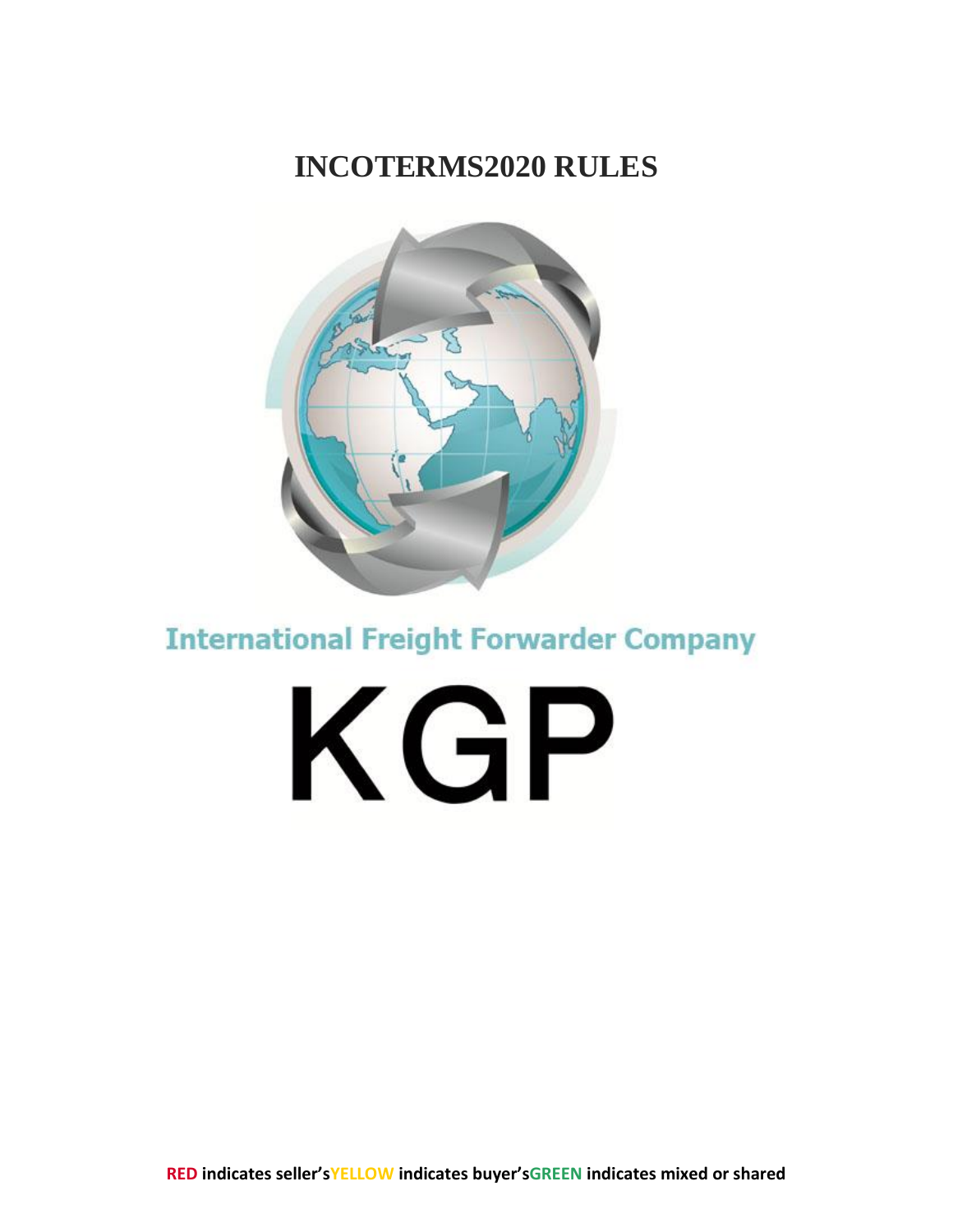# **SELLER** BUYER

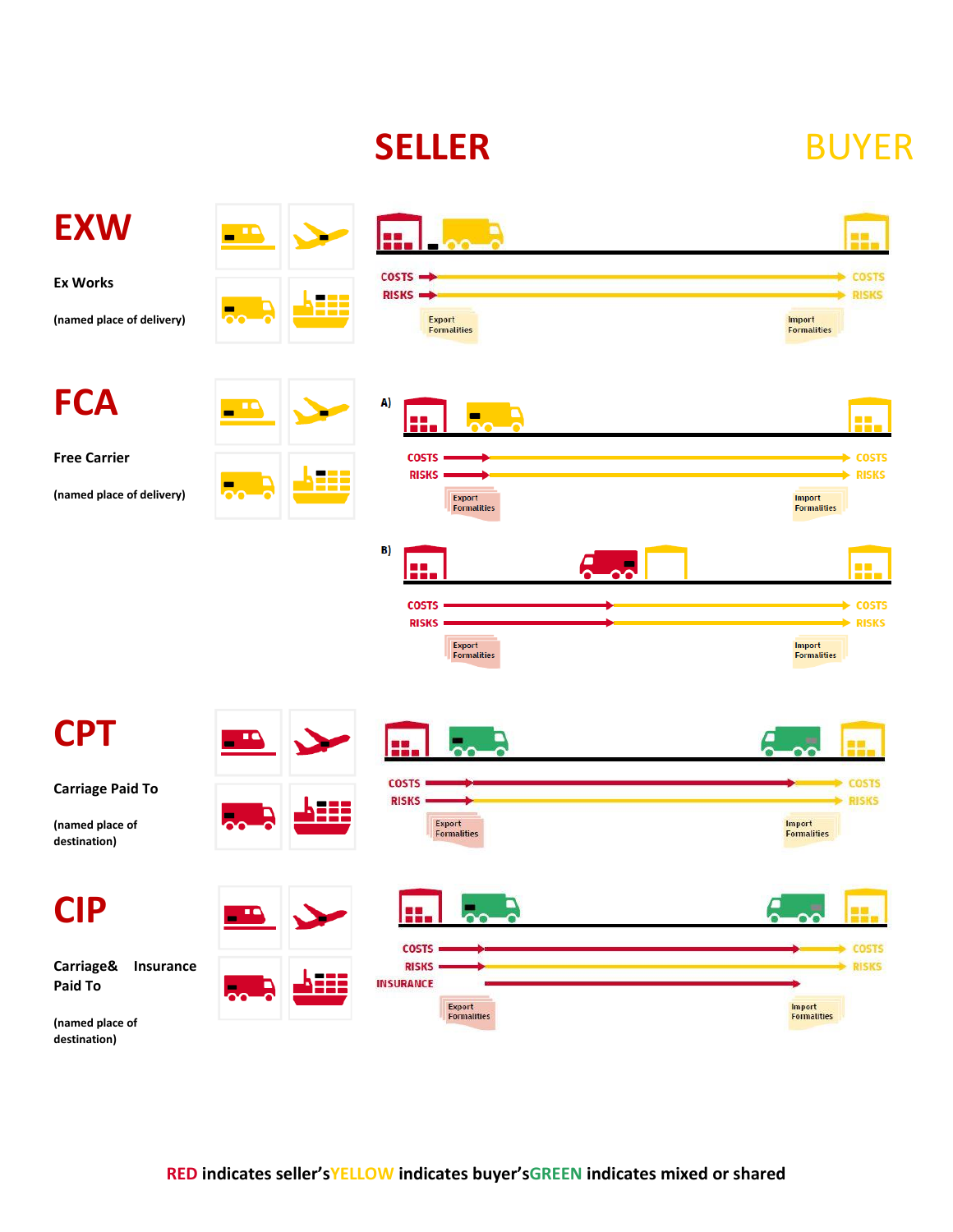# **SELLER** BUYER